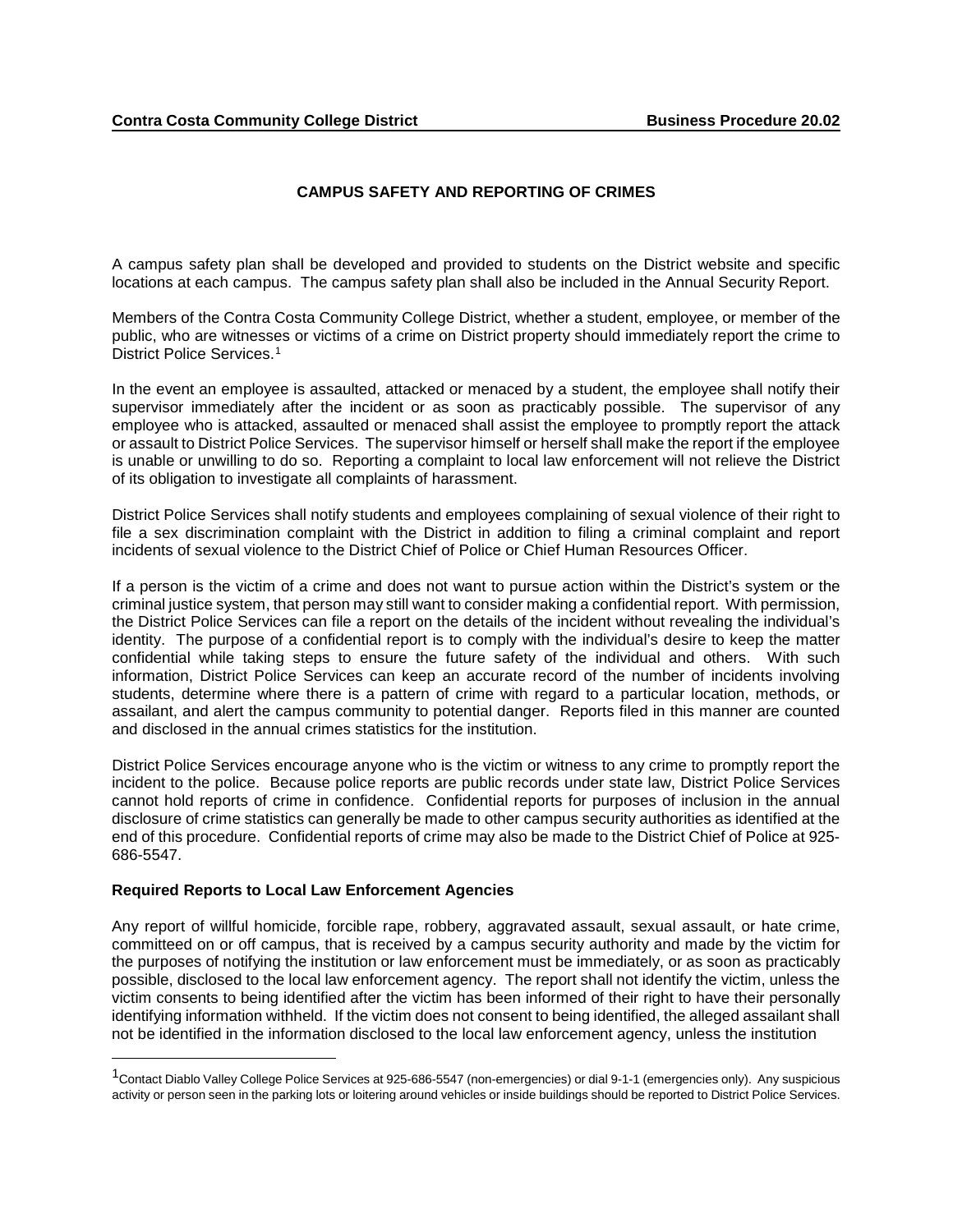determines that both of the following apply, in which case the institution shall disclose the identity of the alleged assailant to the local law enforcement agency and notify the victim of the disclosure:

- the alleged assailant represents a serious or ongoing threat to the safety of students, employees, or the institution; and
- the immediate assistance of the local law enforcement agency is necessary to contact or detain the assailant.

## **Timely Warnings**

The District Chief of Police shall publish timely warnings to the campus community about the crimes listed below. The information shall be disseminated by District Police Services in a manner that aids the prevention of similar crimes.

- criminal homicide murder and non-negligent manslaughter;
- criminal homicide negligent manslaughter;
- sex offenses forcible and non-forcible sex offenses;
- domestic violence, dating [violence and sta](http://www.4cd.edu/)lking;
- robbery;
- aggravated assault;
- burglary;
- motor vehicle theft;
- arson;
- arrests for liquor law violations, drug law violations, and illegal weapons possession;
- persons who were not arrested for liquor law violations, drug law violations, and illegal weapons possession, but who were referred for campus disciplinary action for same;
- crimes that manifest evidence that the victim was intentionally selected because of the victim's actual or perceived race, gender, religion, sexual orientation, ethnicity, or disability and involve larceny-theft, simple assault, intimidation, destruction/damage/vandalism of property, or any other crime involving bodily injury;
- those reported to District Police Services; and
- those that are considered to represent a continuing threat to other students and employees.

In the event that a situation arises, either on or off campus, that, in the judgment of the District Chief of Police, constitutes an ongoing or continuing threat, a campuswide "timely warning" will be issued. The warning will be issued through the college e-mail system to students, faculty, staff and the campus' student newspaper. The information shall be disseminated by the District Chief of Police in a manner that aids the prevention of similar crimes.

Depending on the particular circumstances of the crime, especially in all situations that could pose an immediate threat to the community and individuals, the District Chief of Police may also post a notice on the District Police Services website at www.4cd.edu, providing the District community with more immediate notification. The website is immediately accessible via computer by all faculty, staff and students. Anyone with information warranting a timely warning should report the circumstances to the District Police Services, by phone at 925-686-5547, or in person at any campus District Police Services station.

The District shall not be required to provide a timely warning with respect to crimes reported to a pastoral or professional counselor.

If there is an immediate threat to the health or safety of students or employees occurring on campus, the District shall follow its emergency notification procedures.